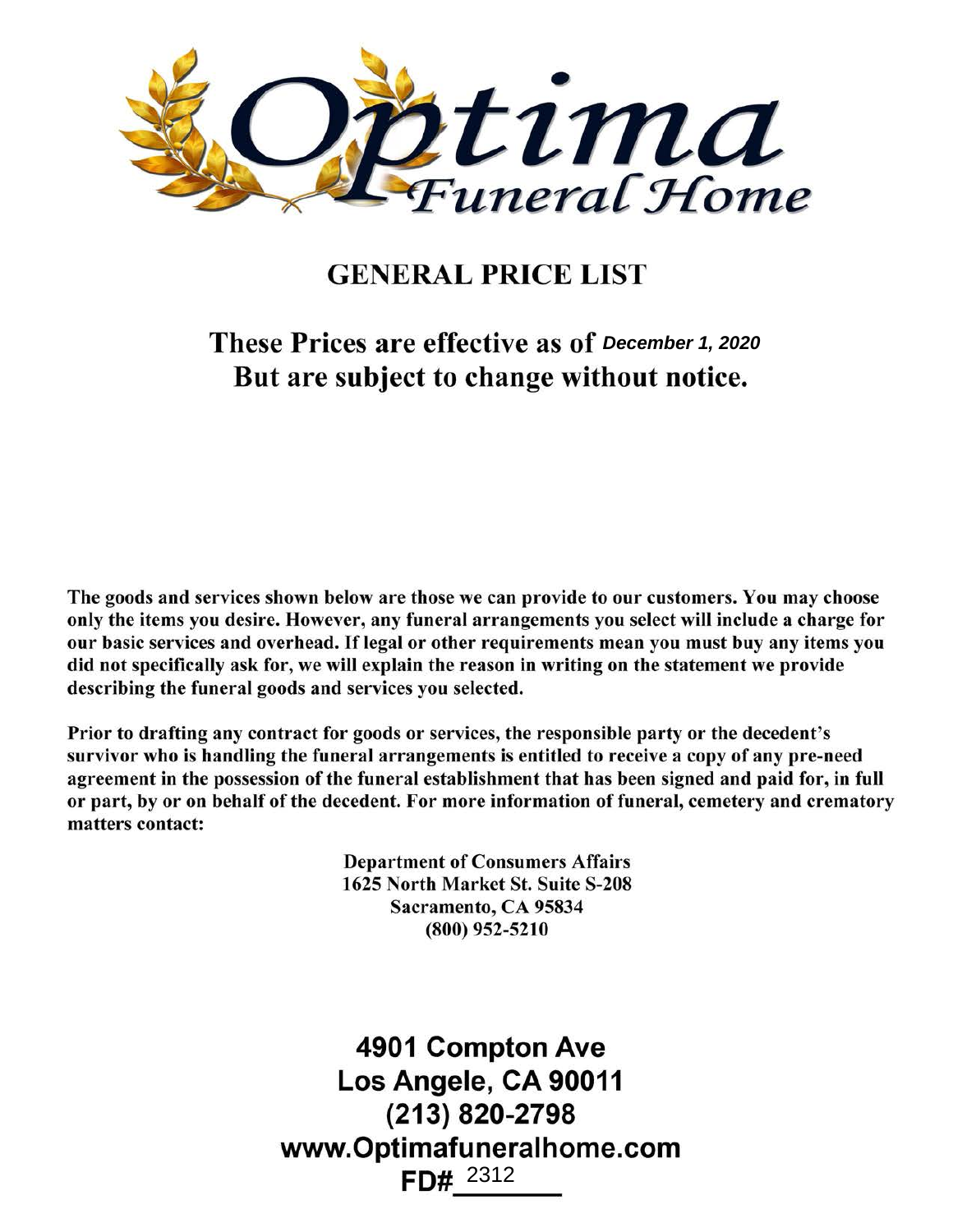## **"THERE IS NO EVIDENCE THAT ANY CASKET REPRESENTED AS HAVING PROTECTIVE FEATURES , WHICH MAY INCLUDE A GASKET, WILL PRESERVE HUMAN REMAINS."**

The price ranges for All Caskets are from \$600.00 - \$5,999.00 For Alternative Container \$75.00

For Vault \$700.00

**The goods and services shown below are those we can provide to our customers. You may choose only those items you desire. However, any funeral arrangements you select will include a charge for our basic services and overhead. If legal or other requirements mean you must buy any items you did not specifically asked for, we will explain the reason in writing on the statement we provide describing the funeral goods and services you selected.** 

## **BASIC SERVICES OF THE FUNERAL DIRECTOR, STAFF AND OVERHEAD: .................................. \$1,895.00**  \$3,500.00

This fee for our basic services will be added to the total cost of the funeral arrangements you selected. (This fee is already included in our charges for direct cremations, immediate burials, and forwarding or receiving remains.) This Fee includes the following:

- ► Personnel available 24 hours a day, 365 days a year to respond to initial calls.
- Arrangement Conference.
- ► Coordinating service plans with cemetery, crematory, and *I* or parties involved in the final disposition of the deceased.
- ► Clerical assistance in the completion of various forms and permits associated with the funeral.
- ► Also covers overhead, including facility maintenance, equipment and inventory costs, insurance and administration.
- ► Expenses, and governmental compliance.

### **PREPARATION OF THE BODY**

Except in certain special cases, embalming is not required by law. Embalming may be necessary, however, if you select certain funeral arrangements, such as funeral with viewing. If you do not want embalming, you usually have the right to choose an arrangement that does not require you to pay for it, such as direct cremation or immediate burial.

| Other preparation of the body: |  |
|--------------------------------|--|
|                                |  |
|                                |  |
|                                |  |
|                                |  |
|                                |  |

## **USE OF FACILITY AND STAFF**

| Use of our facilities and staff services for visitation (per 4 Hr. period) (our services include set-up of visitation area, placement of                                                                                                                                                                                                                              |
|-----------------------------------------------------------------------------------------------------------------------------------------------------------------------------------------------------------------------------------------------------------------------------------------------------------------------------------------------------------------------|
| Use of our Reception Room and staff services for visitation (per 4 Hr. period) (our services include set- up coffee maker only, if                                                                                                                                                                                                                                    |
| Staff services for visitation/vigil at other facility (per 4 Hr. period) (our services include coordinating the funeral arrangement<br>Additional distance will be charged at \$2.00 per mile<br>Not included the rental fee of the chosen facility                                                                                                                   |
| Staff services for memorial service(per 4 Hr. period) (without remains present) at other facility (our services include coordinating the<br>memorial service arrangements, supervision of the memorial service, and staff to assist with the service)<br>Additional distance will be charged at \$2.00 per mile<br>Not included the rental fee of the chosen facility |
| Equipment and staff services for graveside service (our services include accompaniment of remains to cemetery supervision of                                                                                                                                                                                                                                          |

Additional charge for use of facilities and staff on Holidays, and on Saturday or Sunday: ............................................. \$400.00 \$550.00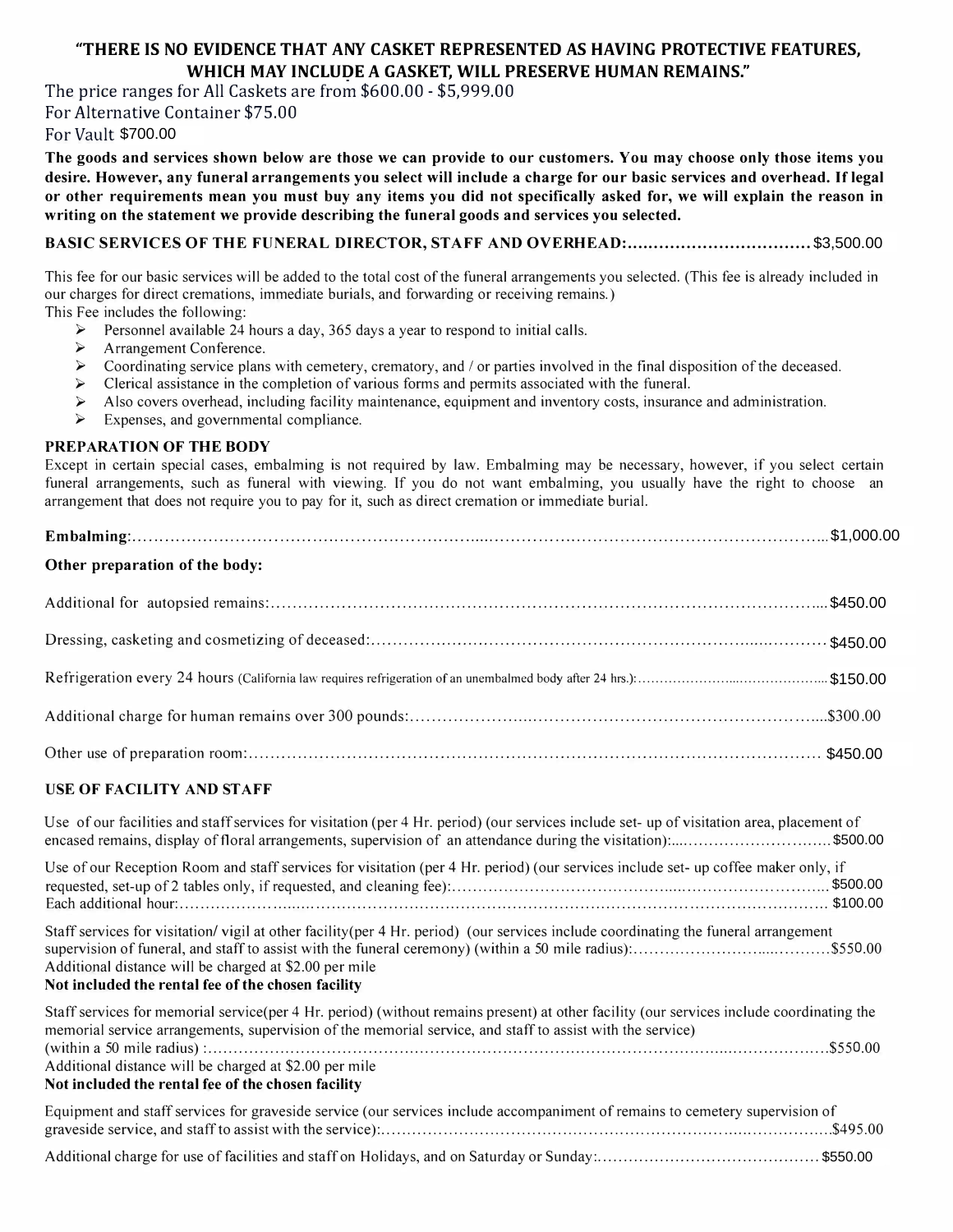#### **TRANSPORTATION**

|              | Additional distance will be charged at \$2.00 per mile                                                                                                                                                                                                                                                                        |
|--------------|-------------------------------------------------------------------------------------------------------------------------------------------------------------------------------------------------------------------------------------------------------------------------------------------------------------------------------|
|              | Additional distance will be charged at \$2.00 per mile                                                                                                                                                                                                                                                                        |
|              |                                                                                                                                                                                                                                                                                                                               |
|              | Additional distance will be charged at \$2.00 per mile                                                                                                                                                                                                                                                                        |
|              | Additional distance will be charged at \$2.00 per mile                                                                                                                                                                                                                                                                        |
|              | <b>MINIMAL SERVICES</b>                                                                                                                                                                                                                                                                                                       |
|              | This charge includes removal of remains, basic service staff, necessary authorizations, embalming and use of Preparation room. The<br>charge does not include visitation or ceremonies. This charge applies to shipment within the continental U.S only, and does NOT<br>include shipping charges/freight or any merchandise. |
|              |                                                                                                                                                                                                                                                                                                                               |
| merchandise. | This charge includes basic services of staff, transportation from shipment receiving point to our care, transportation of remains to<br>cemetery or crematory. This charge does not include visitation or ceremonies, and does NOT include shipping charges/freight or any                                                    |
|              | If You want to arrange a direct cremation, you can use an alternative container. Alternative container encases the body. We provide<br>alternative containers and other cremation containers, including containers made of wood, fiberboard, and containers made of other<br>composite materials.                             |
| included.    | Our charges for direct cremation (without ceremony) include removal of remains and basic services of staff. The Crematory fee is                                                                                                                                                                                              |
| 1.           | (All such containers must meet any applicable State or crematory requirements).                                                                                                                                                                                                                                               |
| 2.           | Direct cremation with a cardboard alternative container - heavy cardboard, no interior:\$1,950.00                                                                                                                                                                                                                             |
| 3.           |                                                                                                                                                                                                                                                                                                                               |
| 4.           | Priority cremation within 48 hrs. of health department's acceptance of the death certificate and issuance of the disposition                                                                                                                                                                                                  |
| 5.           |                                                                                                                                                                                                                                                                                                                               |
| 6.           |                                                                                                                                                                                                                                                                                                                               |
|              |                                                                                                                                                                                                                                                                                                                               |
|              | Our charges for immediate burial (without any rites or ceremonies at the funeral home, graveside or elsewhere)<br>Include removal of remains, transportation to cemetery and basic services of staff.                                                                                                                         |
| 1.           | (all such containers must meet any applicable State or cemetery requirements)                                                                                                                                                                                                                                                 |
| 2.           |                                                                                                                                                                                                                                                                                                                               |
| 3.           | (in addition to cost of casket - see Casket Price List for casket prices, tax will be added)                                                                                                                                                                                                                                  |

## **CASKETS**

**(A complete price list will be provided at the funeral home, and sales tax will be added when required by law)** 

The price ranges for All Caskets are from \$600.00 - \$5,999.00 For Alternative Container \$75.00 For Vault \$425.00 \$700.00

(Refer to the casket price list as provided at the funeral home)